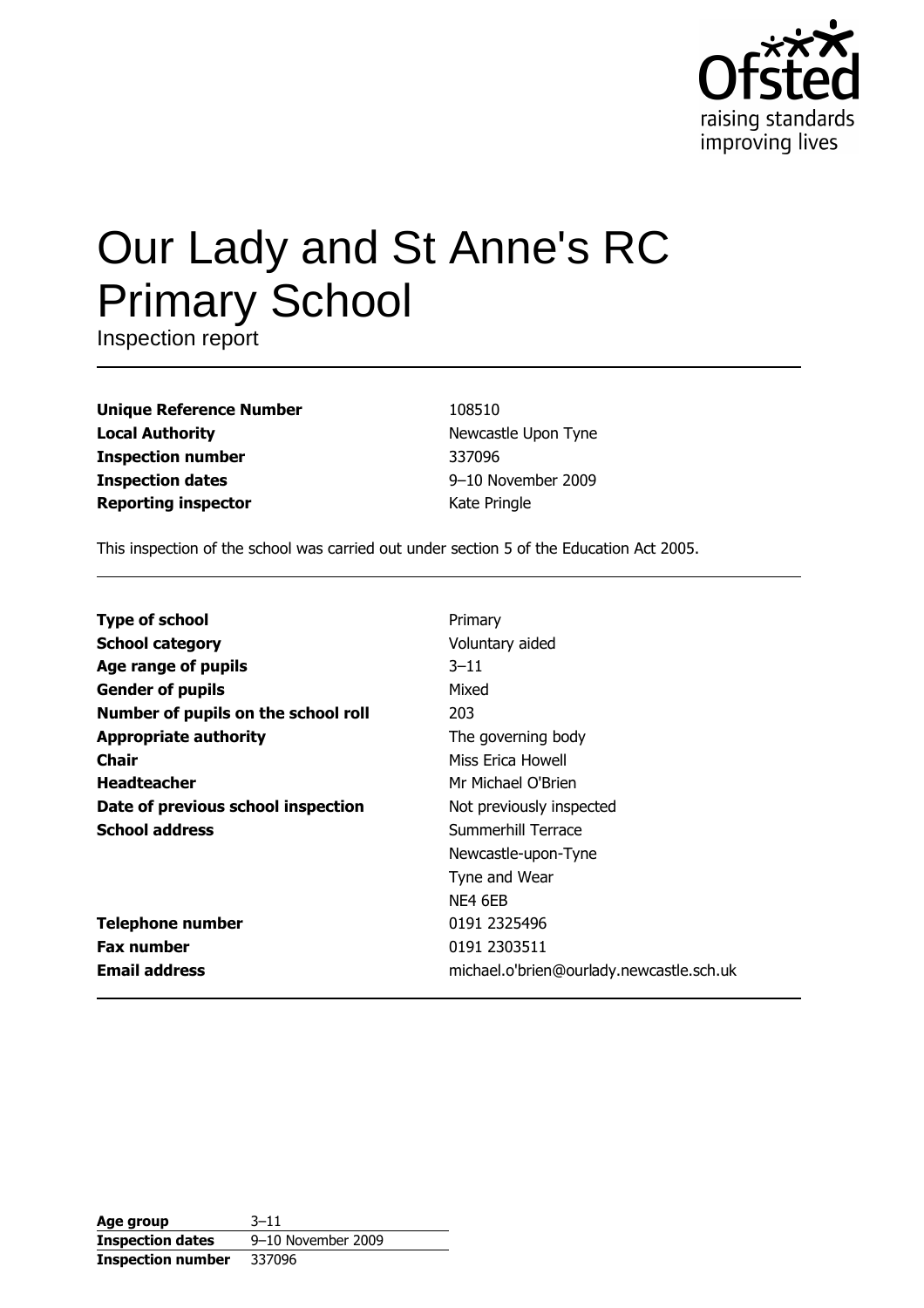The Office for Standards in Education, Children's Services and Skills (Ofsted) regulates and inspects to achieve excellence in the care of children and young people, and in education and skills for learners of all ages. It regulates and inspects childcare and children's social care, and inspects the Children and Family Court Advisory Support Service (Cafcass), schools, colleges, initial teacher training, work-based learning and skills training, adult and community learning, and education and training in prisons and other secure establishments. It rates council children's services, and inspects services for looked after children, safequarding and child protection.

Further copies of this report are obtainable from the school. Under the Education Act 2005, the school must provide a copy of this report free of charge to certain categories of people. A charge not exceeding the full cost of reproduction may be made for any other copies supplied.

If you would like a copy of this document in a different format, such as large print or Braille, please telephone 08456 404045, or email enquiries@ofsted.gov.uk.

You may copy all or parts of this document for non-commercial educational purposes, as long as you give details of the source and date of publication and do not alter the documentation in any way.

Royal Exchange Buildings St Ann's Square Manchester M2 7LA T: 08456 404045 Textphone: 0161 618 8524 E: enquiries@ofsted.gov.uk W: www.ofsted.gov.uk © Crown copyright 2009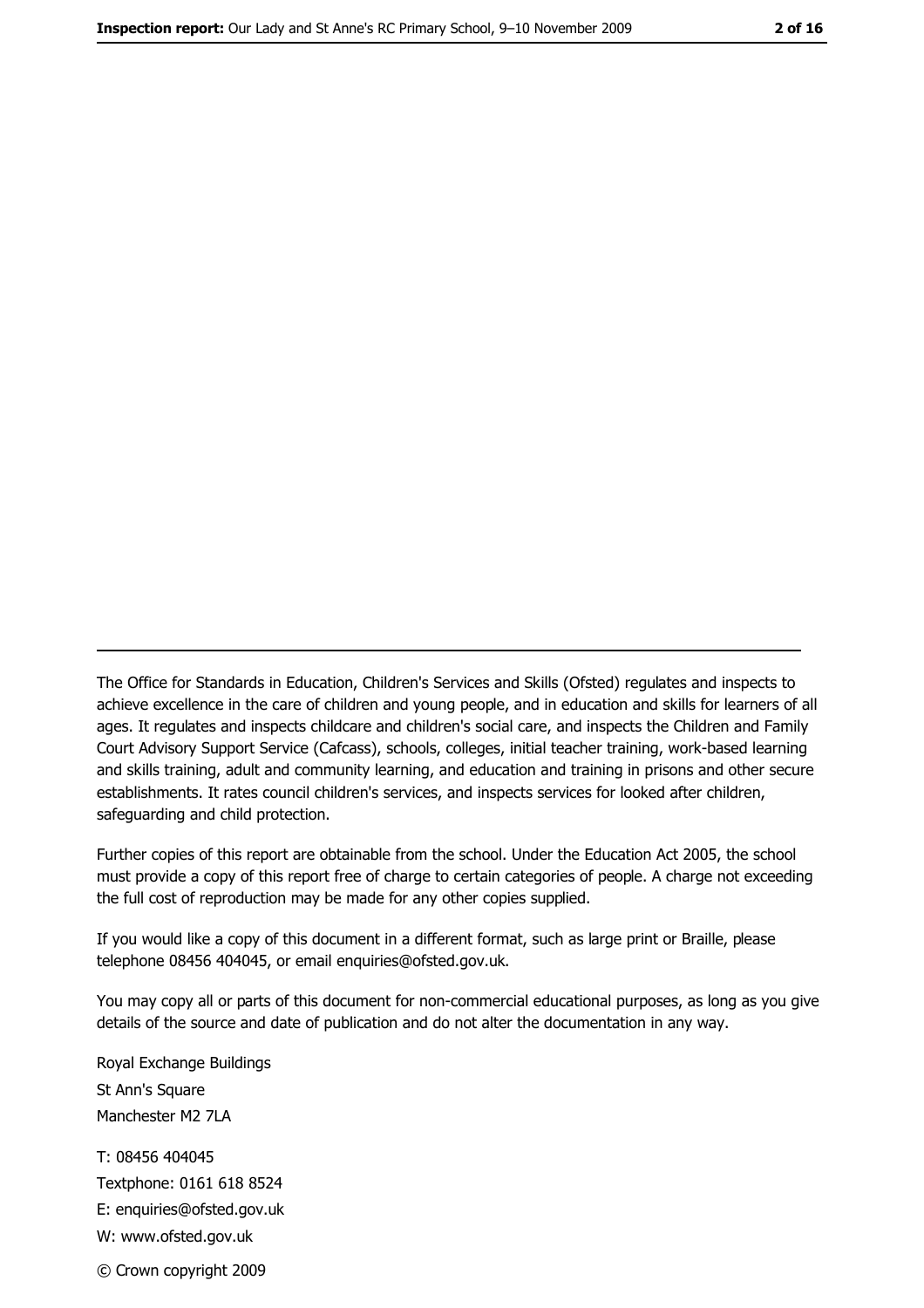# **Introduction**

This inspection was carried out by three additional inspectors. The inspectors visited

16 lessons, and held meetings with governors, staff and groups of pupils. They observed the school's work, and looked at pupils' workbooks, assessment information about pupils' progress, records of the school's reviews of its actions for improvement, its current development plans and updates of progress towards meeting identified priorities. Inspectors also considered questionnaire responses from parents and carers, pupils and staff.

- attainment and the progress that current pupils make  $\blacksquare$
- evidence to indicate the extent of pupils' progress  $\blacksquare$
- strategies used by the school to address the needs of different groups  $\blacksquare$
- quality of provision in the Early Years Foundation Stage and its impact on outcomes  $\blacksquare$ for children
- how well all leaders and managers use their responsibilities to increase challenge  $\blacksquare$ and improve outcomes for pupils.

# **Information about the school**

This is an average-sized Catholic primary school situated at the west end of the city of Newcastle. Most children come from the surrounding area. A much higher proportion are entitled to free school meals than found nationally. Amost half the pupils come from minority ethnic backgrounds and there are increasing numbers of pupils, about 45%, who speak English as an additional language. There are lower than average numbers of pupils who have special educational needs and/or disabilities.

The school has achieved awards for Healthy Schools, Silver Artsmark, Activemark and Enviro Schools. The school has received 'Accreditation for Action' and is part of the Comenius programme.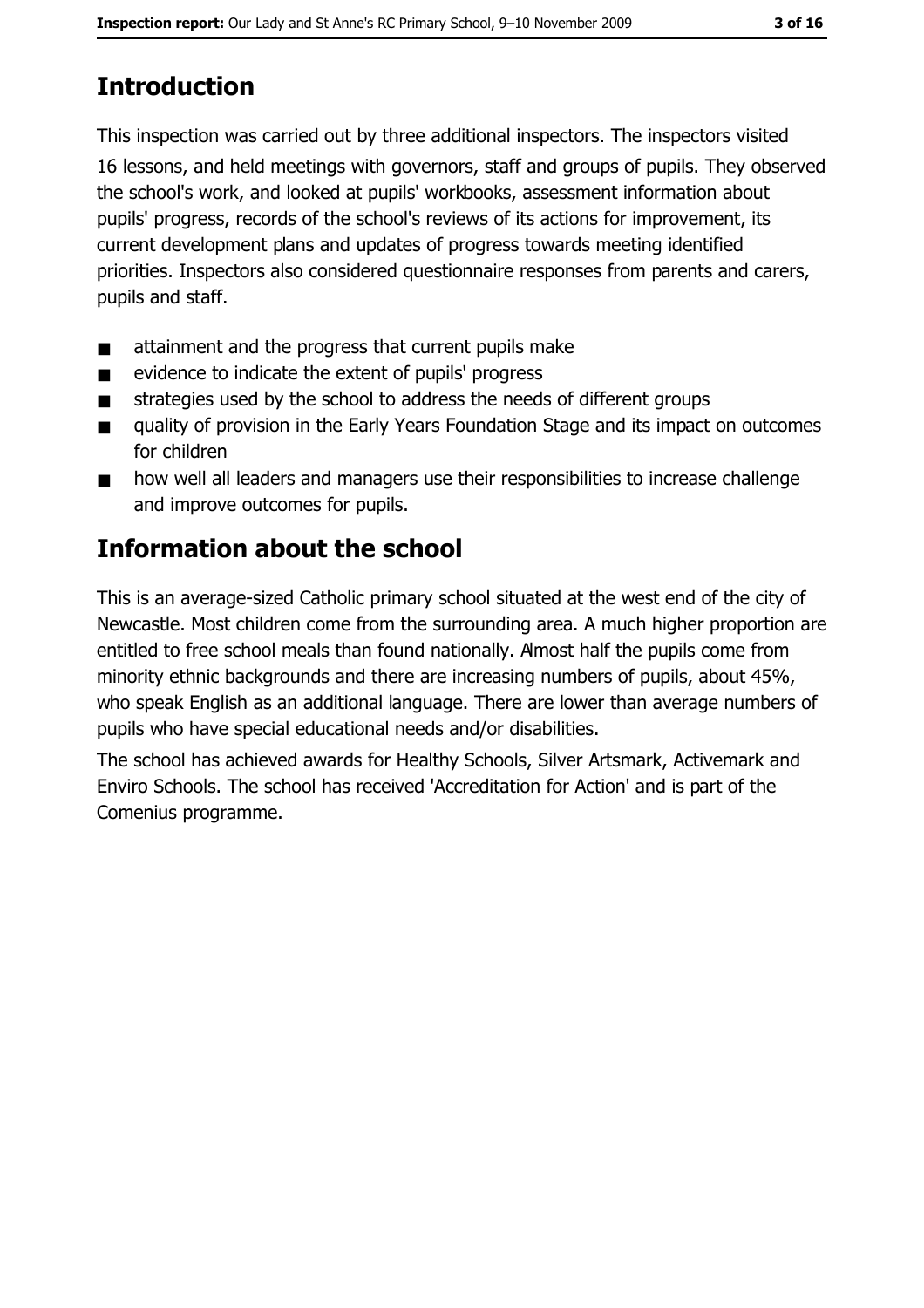# **Inspection judgements**

## Overall effectiveness: how good is the school?

#### The school's capacity for sustained improvement

## **Main findings**

This is a satisfactory school that provides a warm, happy and caring climate for pupils from a wide range of cultures and backgrounds. The good leadership of the headteacher ensures a positive ethos underpinned by strong Christian values. Pupils' spiritual, moral, social and cultural development is outstanding. They enjoy every aspect of their school and demonstrate a strong commitment to working together through their very good attitudes to their teachers and their friends. An overwhelming proportion of parents and carers appreciate the happy and friendly atmosphere of the school in which every child is treated as an individual.

Pupils make satisfactory progress to attain average standards by the time they leave in Year 6. This represents an improvement following a time when progress slowed and standards declined. In Nursery and Reception, children make satisfactory progress, entering Year 1 with standards still below those expected for their age. This is especially so in their communication and number skills. This is because the school provides limited opportunities for investigations and problem solving, which restricts children's abilities to improve these skills.

In Key Stage 1 standards have also improved and are now average in reading but remain below average in writing and mathematics. Across the school progress is uneven, although satisfactory overall. Specific interventions for identified groups, such as those with special educational needs and/or disabilities, are successful and these pupils attain well. However, progress is satisfactory overall because teaching is largely satisfactory. Teachers do not always use assessment information well enough to plan learning activities that engage pupils or match their individual abilities. This means that pupils are not always appropriately challenged to achieve their next steps in learning.

Pupils are considerate and respect each other's feelings. The good care and support that pupils receive promote relaxed and friendly relationships in a calm atmosphere. Pupils care for each other through actions and prayers. Older pupils carry responsibilities exceptionally well as they mediate playground disagreements in their roles as 'buddies' and conscientiously carry out their many duties throughout the school. Access to lots of exciting opportunities supports a good curriculum which extends pupils' experiences. Excellent opportunities enable pupils to find out about each other's beliefs and cultures and representative groups speak articulately about their roles to help improve their school and the wider community.

The headteacher and most senior leaders have a clear view of the school's strengths and weaknesses. Good self-evaluation has successfully identified and addressed key areas for improvement which have returned attainment to average levels. The firm focus

| З |  |
|---|--|
|   |  |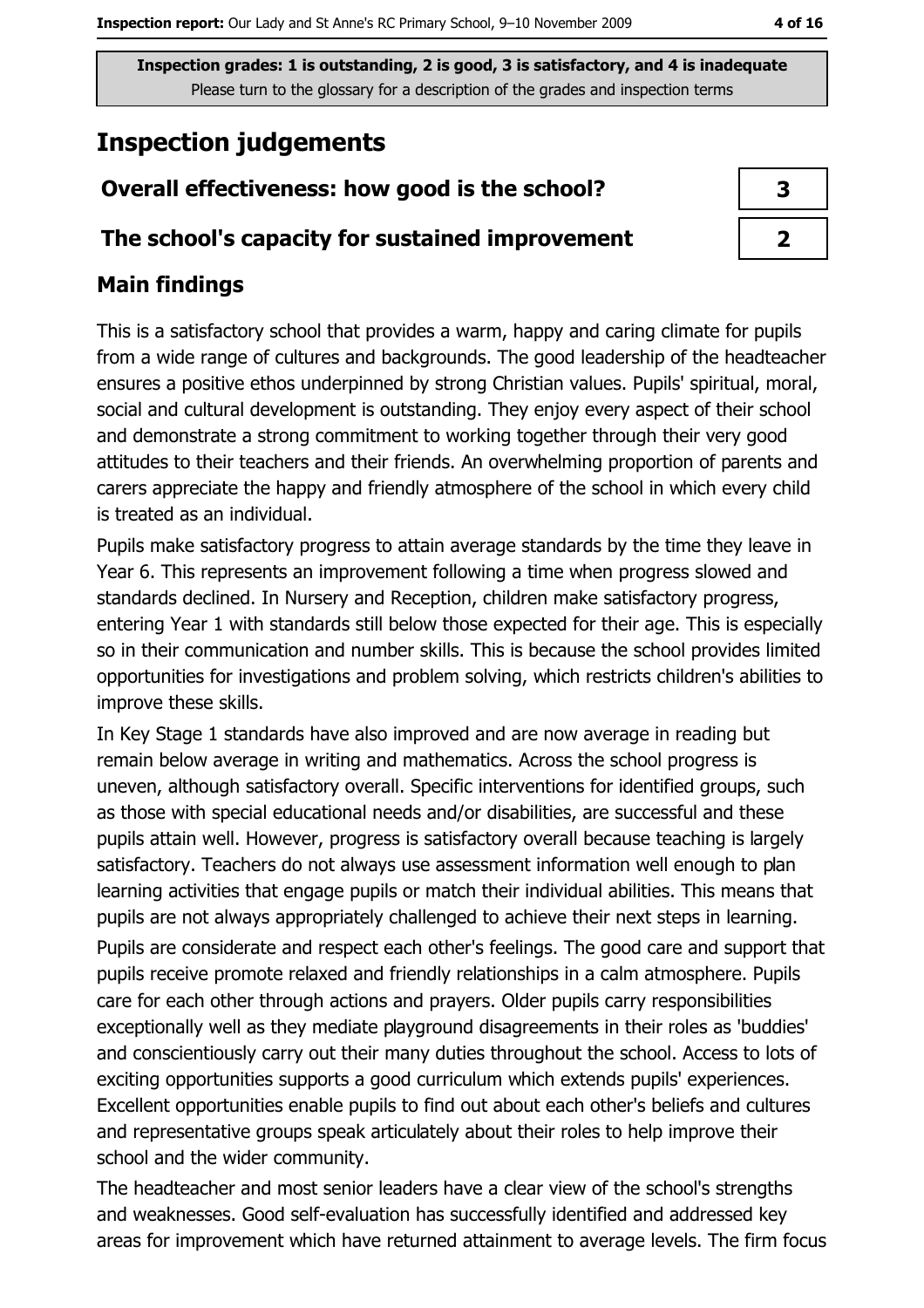on improving teaching and learning reinforces the good capacity of the school for sustained improvement. Systems to check pupils' progress have been improved and strategies to evaluate the quality of outcomes for pupils strengthened. Governors provide good general support. Contributions to community cohesion are outstanding. The school works extremely successfully through local partnerships and globally. This work is further extended through excellent links with a wide range of partners which have a positive impact on the development and well-being of pupils. Overall, the school offers satisfactory value for money.

#### What does the school need to do to improve further?

- Accelerate the rate of progress in the Early Years Foundation Stage, especially in  $\blacksquare$ communication, language and literacy; and problem solving, reasoning and numeracy by:
- providing problem-solving and creative activities for children to investigate and  $\blacksquare$ explore through working together and talking about their thoughts and findings
- using assessment information to plan continuously for the next steps in learning.  $\blacksquare$
- Improve progress and standards at Key Stage 1 in writing and mathematics by  $\blacksquare$
- using knowledge of what pupils do well to develop more exciting and challenging  $\blacksquare$ activities.
- Improve the quality of teaching so that it is at least consistently good by:  $\blacksquare$
- rigorously using assessment information to plan tasks for differing levels of ability  $\blacksquare$
- ensuring that marking informs pupils of their next steps in learning  $\blacksquare$
- ensuring that activities are practical to encourage pupils to investigate, enquire  $\blacksquare$ and be creative.
- About 40% of the schools whose overall effectiveness is judged satisfactory may  $\blacksquare$ receive a monitoring visit by an Ofsted inspector before their next section 5 inspection.

### **Outcomes for individuals and groups of pupils**

Pupils are keen to learn. They listen carefully and work hard to complete the tasks set for them. They particularly enjoy enguiry-based lessons in which they are practically engaged. At these times they work with great enthusiasm and learn guickly. Good behaviour together with care and respect for others are central to the ethos of this school. Pupils have good attitudes to learning. They appreciate the help and support given to them by staff to improve their work and understand that some pupils with special educational needs and/or disabilities need additional help in order to succeed. The unvalidated 2009 national test results demonstrate that the school's strategies for improvement have been effective and the pattern of underachievement of past years has been reversed. Pupils enter Year 1 with standards below expected levels. Data for 2009 indicate that standards in reading at Key Stage 1 are average. However, attainment in writing and mathematics remains below average. Given their starting point, pupils' progress over Key Stage 1 is satisfactory overall. By the end of Year 6

#### $\overline{\mathbf{3}}$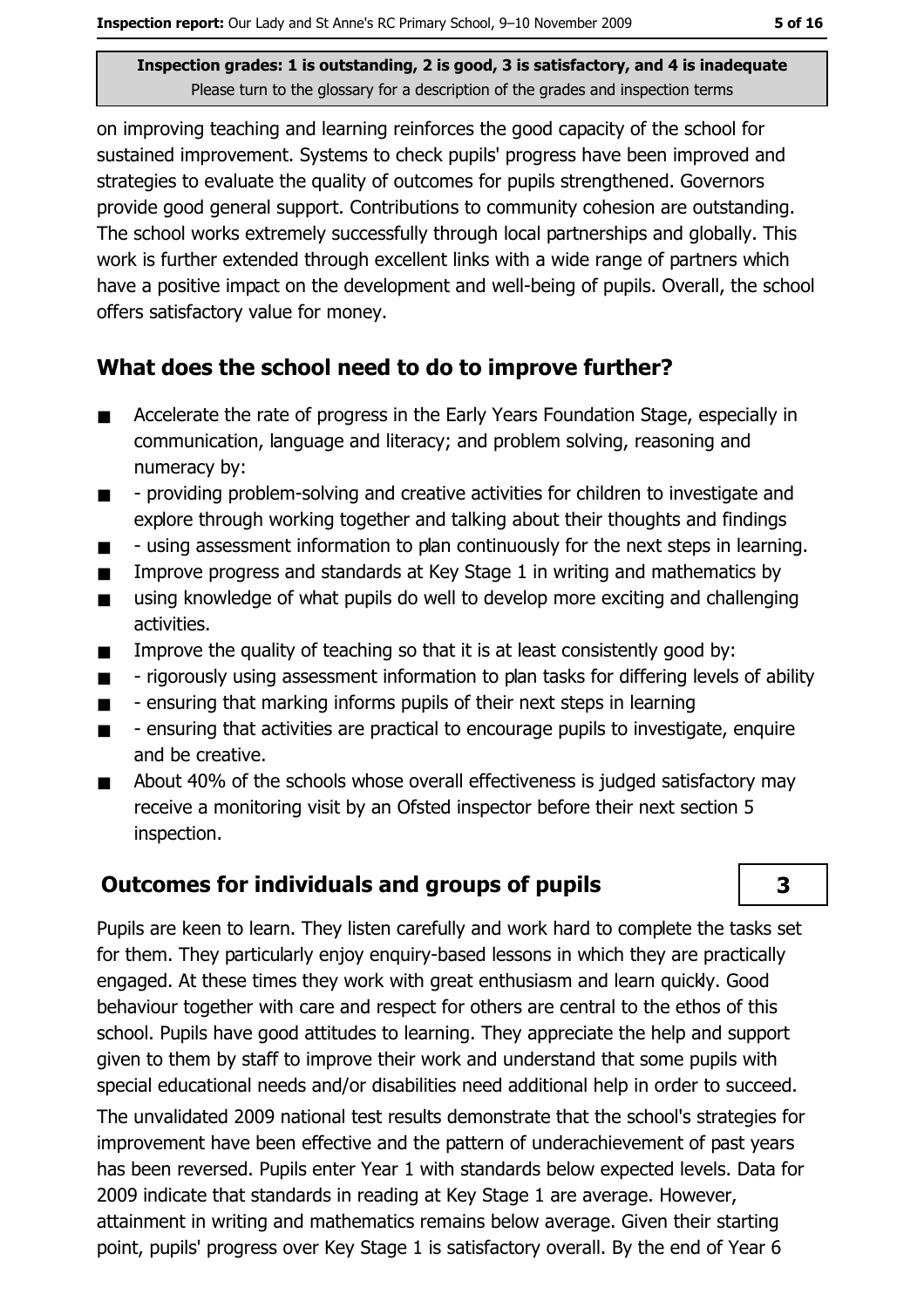attainment in English and science is average and above average in mathematics. Overall, progress from Year 2 indicates that there is good progress in mathematics, but improvement in reading and writing is satisfactory. Progress at Key Stage 2 is satisfactory overall. The school's data currently confirm this picture of attainment at the end of Years 2 and 6. The success of interventions for those with special educational needs and/or disabilities results in these pupils making good progress. Pupils who speak English as an additional language demonstrate continuous improvement as they move through the school and make good progress.

Pupils enjoy school, where they feel safe. They speak clearly about the dangers they may face, how to deal with them and who can help. They are aware of what bullying is but say that it does not happen in their school. Opportunities such as cycling proficiency and regular swimming increase their abilities to assure their own safety. Attendance is satisfactory. There is a proportion of absenteeism because of extended holidays taken in countries of birth outside the United Kingdom. Pupils have an excellent understanding of the benefits of keeping fit, staying active and choosing a balanced diet. The work by the eco warriors is further informing pupils of the benefits of recycling, composting and making their world a better and healthier place to be. Spiritual, moral and social development is excellent and is apparent in pupils' reflection and thought for others through the prayers they offer, giving emotional responses to people in need. The wide ethnic mix in the school enables pupils to have an excellent understanding of the diversity of beliefs and cultures. The school has extended links with other global schools through the Comenius project and locally has excellent relationships with a range of communities. The work of pupils through ABC (attitude, behaviour, consequence) with the local police adds to their understanding of the impact their actions can have on others. As part of its mission, the school supports a wide range of charities locally, nationally and internationally and, as a result, pupils' have strong social values.

| Pupils' achievement and the extent to which they enjoy their learning                                       |   |  |
|-------------------------------------------------------------------------------------------------------------|---|--|
| Taking into account:<br>Pupils' attainment <sup>1</sup>                                                     |   |  |
| The quality of pupils' learning and their progress                                                          | 3 |  |
| The quality of learning for pupils with special educational needs and/or<br>disabilities and their progress | 2 |  |
| The extent to which pupils feel safe                                                                        |   |  |
| <b>Pupils' behaviour</b>                                                                                    |   |  |

These are the grades for pupils' outcomes

The grades for attainment and attendance are: 1 is high; 2 is above average; 3 is broadly average; and 4 is low.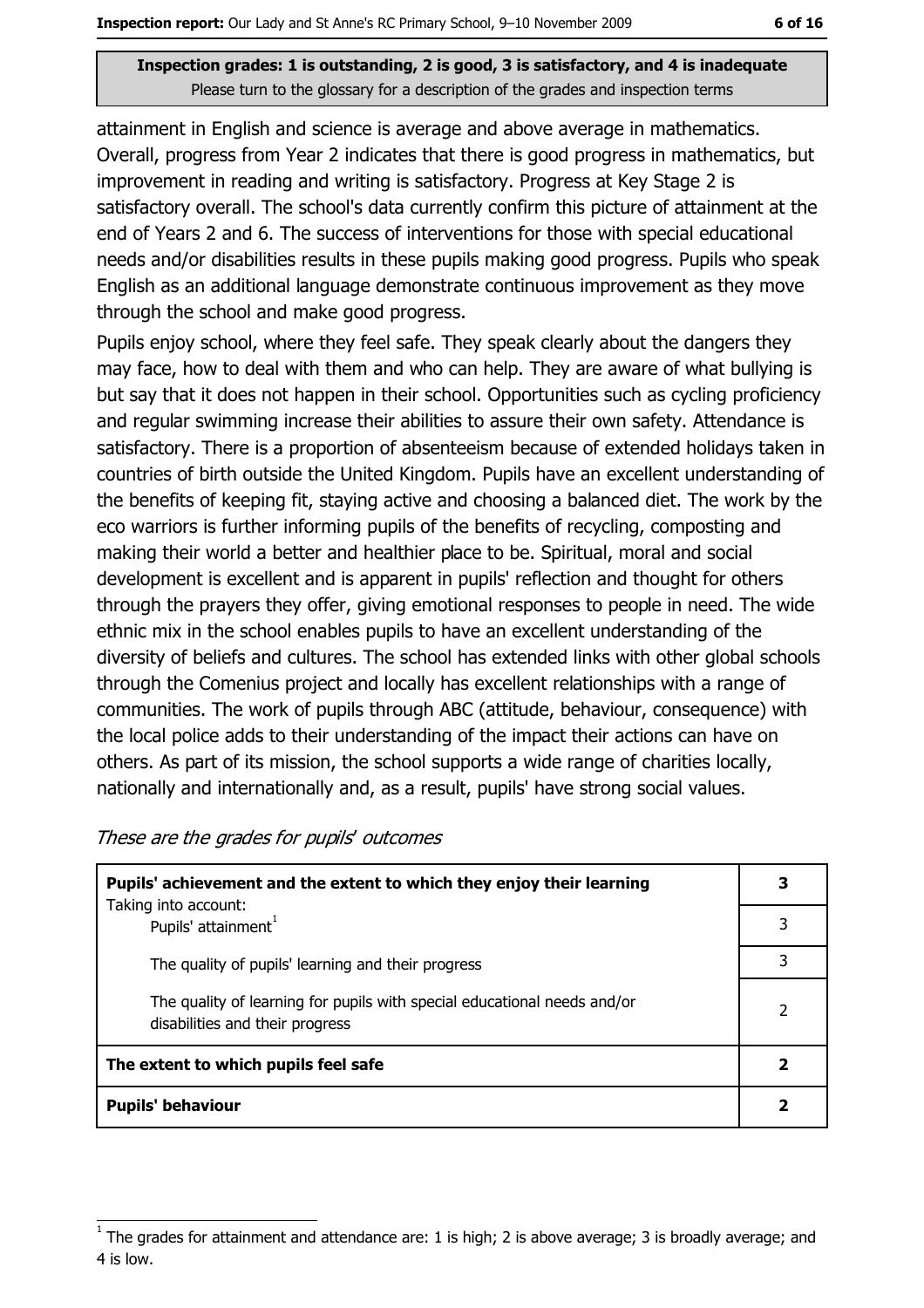| The Bection grades: 1 is outstanding, 2 is good, 3 is satisfactory, and 4 is inadequate<br>Please turn to the glossary for a description of the grades and inspection terms |   |
|-----------------------------------------------------------------------------------------------------------------------------------------------------------------------------|---|
| The extent to which pupils adopt healthy lifestyles                                                                                                                         |   |
| The extent to which pupils contribute to the school and wider community                                                                                                     |   |
| The extent to which pupils develop workplace and other skills that will<br>contribute to their future economic well-being                                                   | З |
| Taking into account:<br>Pupils' attendance <sup>1</sup>                                                                                                                     | 3 |
| The extent of pupils' spiritual, moral, social and cultural development                                                                                                     |   |

#### How effective is the provision?

The quality of teaching ranges from satisfactory to outstanding. This lack of consistency contributes to the uneven progress that pupils make across the school. Where teaching is good or better, there is good pace and realistically high expectations that promote good-quality learning, well matched to pupils' needs. Successful lessons engage pupils in enquiry-based learning which challenges their understanding and increases their verbal reasoning. However, not all teachers plan effectively to engage pupils in such a way; neither do they always use assessment information to plan effectively to meet individuals' needs. As a result, learning opportunities do not always reflect pupils' abilities well enough and some pupils are set work that is either too difficult or too easy. Marking does not consistently inform pupils of their achievements or indicate their next steps in learning. Consequently, pupils do not make consistent progress.

Improving pupils' well-being and increasing their enjoyment of learning is central to the curriculum. Many exciting opportunities provide increasingly rich experiences and contribute greatly to pupils' understanding of the wider world. There is an increasing use, across a range of subjects, of discussion and writing in different ways, such as writing diaries, reports and instructions. However, the curriculum does not presently offer pupils understanding of how subjects link together. Pupils are hugely enthusiastic as they speak about educational visits, visitors and their visits to museums and art galleries. They avidly take up the many after-school clubs on offer and this extends their knowledge and skills through a range of activities. The residential visits for pupils in Key Stage 2 contribute considerably to raising their independence, self-esteem and cooperation.

Staff know pupils very well and this enables them to provide excellent care and sensitive pastoral support at the right time for those who speak English as an additional language, who are vulnerable or have special educational needs and/or disabilities. All have access to the full curriculum and this means that most pupils make at least satisfactory progress. Parents and carers are confident that their children's pastoral needs are very well met. The school works well to ensure that induction for the youngest children is supportive, as is the transition through this school and into the next.

These are the grades for the quality of provision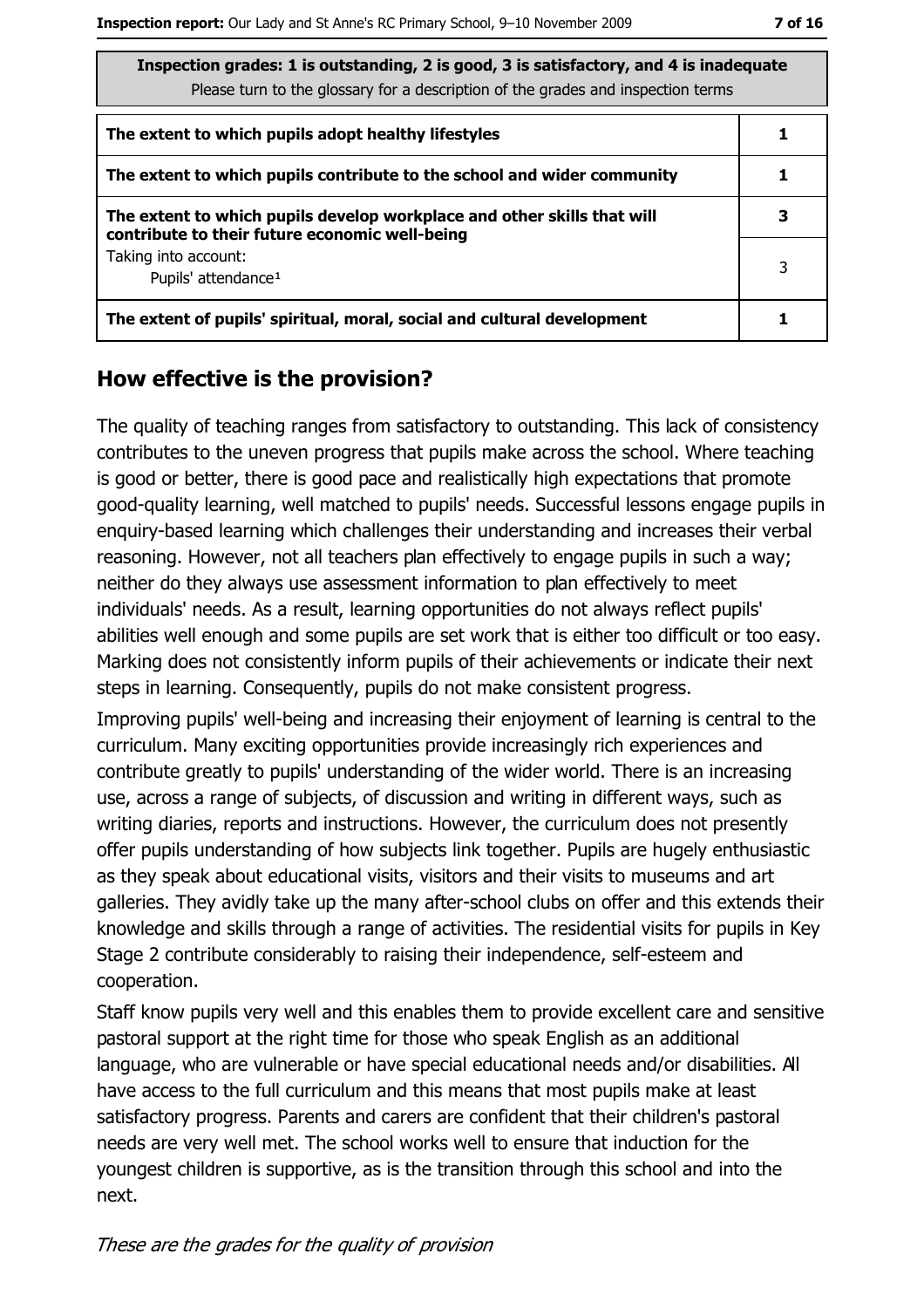| The quality of teaching                                                                                    |  |
|------------------------------------------------------------------------------------------------------------|--|
| Taking into account:<br>The use of assessment to support learning                                          |  |
| The extent to which the curriculum meets pupils' needs, including, where<br>relevant, through partnerships |  |
| The effectiveness of care, guidance and support                                                            |  |

#### How effective are leadership and management?

The headteacher provides good leadership of the school and has clear aspirations for continued improvement which are shared by all leaders and managers. Governors are clearly committed to the continual improvement of the quality of learning. They are aware that key procedures such as safeguarding require regular and robust quality assurance checks. Safeguarding meets requirements well and the school adopts recommended good practice on areas of health and safety and risk management. Successful partnerships with a considerable range of providers from across the city and further afield support staff and pupils extremely well. Senior leaders work well together to secure further improvement and target setting is increasingly challenging. Weaknesses in provision have been successfully addressed, such as the recent work to improve writing standards, and the school has clearly identified areas of priority to improve standards further. Teachers are extremely supportive of each other and work well together to share good practice. They are aware of their roles and responsibilities and lead their individual subject areas well. There is thorough management of the school's system for tracking pupils' progress and this has led to a more accurate and reliable analysis of data. This provides a secure platform for improving intervention and support. The school promotes equality well, illustrated by its harmonious and tension-free atmosphere and this is characterised by the strong focus upon every aspect of community cohesion, which is excellent.

The effectiveness of leadership and management in embedding ambition and  $\overline{2}$ driving improvement Taking into account:  $\overline{2}$ The leadership and management of teaching and learning The effectiveness of the governing body in challenging and supporting the school so that weaknesses are tackled decisively and statutory responsibilities  $\overline{\mathbf{3}}$ met The effectiveness of the school's engagement with parents and carers  $\mathbf{1}$ The effectiveness of partnerships in promoting learning and well-being  $\mathbf{1}$ The effectiveness with which the school promotes equality of opportunity and  $\overline{\mathbf{2}}$ tackles discrimination

These are the grades for leadership and management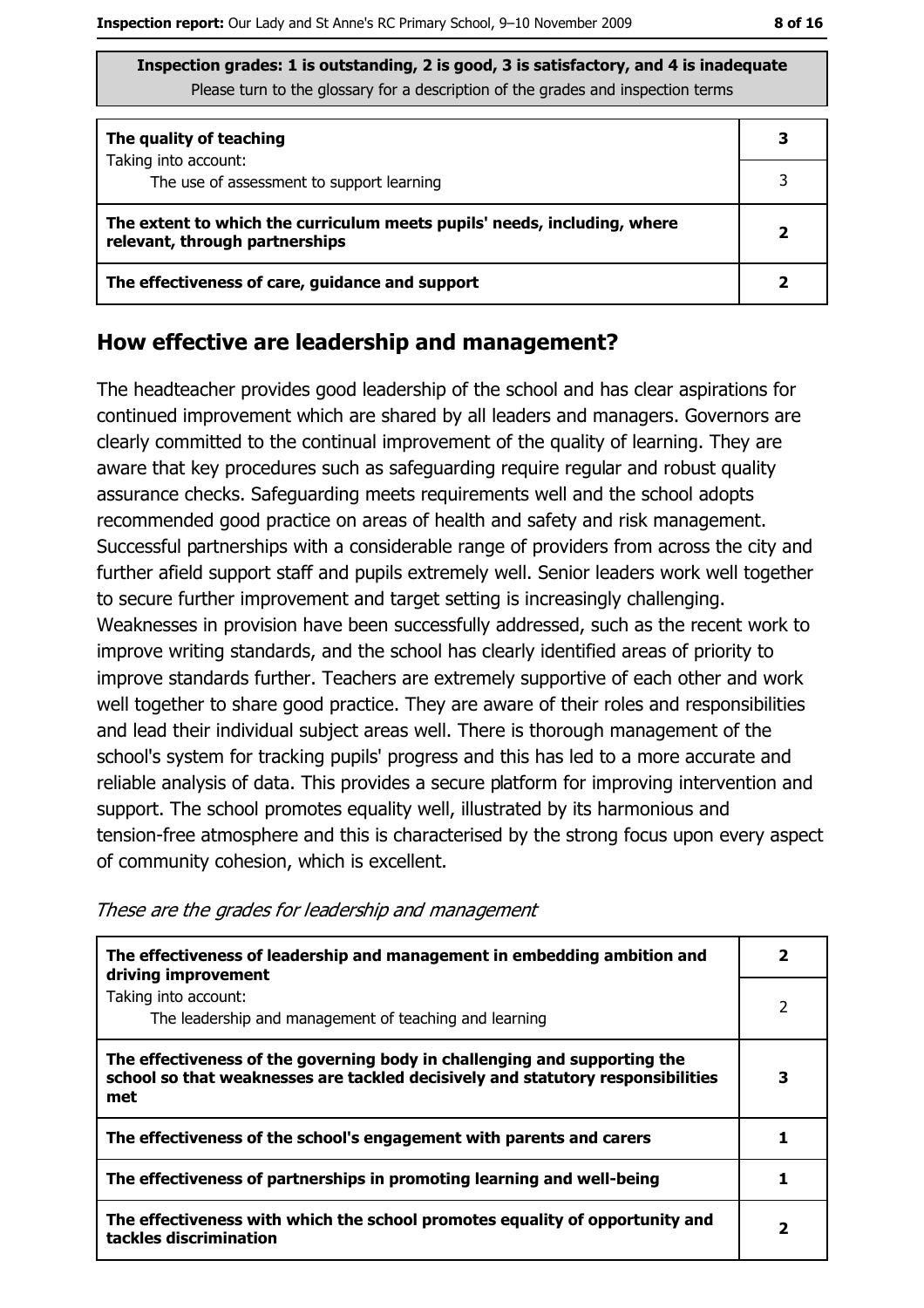| Inspection grades: 1 is outstanding, 2 is good, 3 is satisfactory, and 4 is inadequate<br>Please turn to the glossary for a description of the grades and inspection terms |   |  |
|----------------------------------------------------------------------------------------------------------------------------------------------------------------------------|---|--|
| The effectiveness of safeguarding procedures                                                                                                                               | 2 |  |
| The effectiveness with which the school promotes community cohesion                                                                                                        |   |  |
| The effectiveness with which the school deploys resources to achieve<br>value for money                                                                                    | 3 |  |

### **Early Years Foundation Stage**

Children arrive in the Nursery and settle quickly in a warm, caring atmosphere. Their skills on entry are below those expected for their age, particularly in communication, language and literacy, and problem solving, reasoning and numeracy. Children's independence and their personal skills develop well, providing a sound basis for future learning. By the time they enter Year 1, all have made satisfactory progress. Behaviour is good and children interact well with each other as they share and take turns. Adults ensure that activities and practices are safe. However, there are not enough opportunities for children to think up their own learning activities and so encourage the inquisitive side of their nature through investigation. As a result, opportunities to extend vocabulary through talk are missed as many children engage in solitary play. All children benefit from easy access to a well-resourced outdoor area. Good hygiene habits are encouraged before snacks, lunch and after outdoor play. The provision is competently led and staff have successfully implemented the Early Years Foundation Stage requirements. 'Learning journey' records enable children's achievements to be shared and staff have a good knowledge of each individual child's needs and interests. However, the pace of gathering assessment evidence to demonstrate progress is satisfactory and this means that the planning of new learning to build systematically on children's skills is not yet developed fully.

| Overall effectiveness of the Early Years Foundation Stage                                    | 3 |
|----------------------------------------------------------------------------------------------|---|
| Taking into account:<br>Outcomes for children in the Early Years Foundation Stage            |   |
| The quality of provision in the Early Years Foundation Stage                                 |   |
| The effectiveness of leadership and management of the Early Years<br><b>Foundation Stage</b> |   |

These are the grades for the Early Years Foundation Stage

#### **Views of parents and carers**

The overwhelming majority of parents and carers are extremely positive about the school. Parents and carers hold the headteacher in high regard and appreciate the care and consideration given to their children. They are confident that any concerns are listened to carefully and acted upon appropriately. The school received much praise for the enjoyment it provides for their children. One typical comment, 'We are very lucky to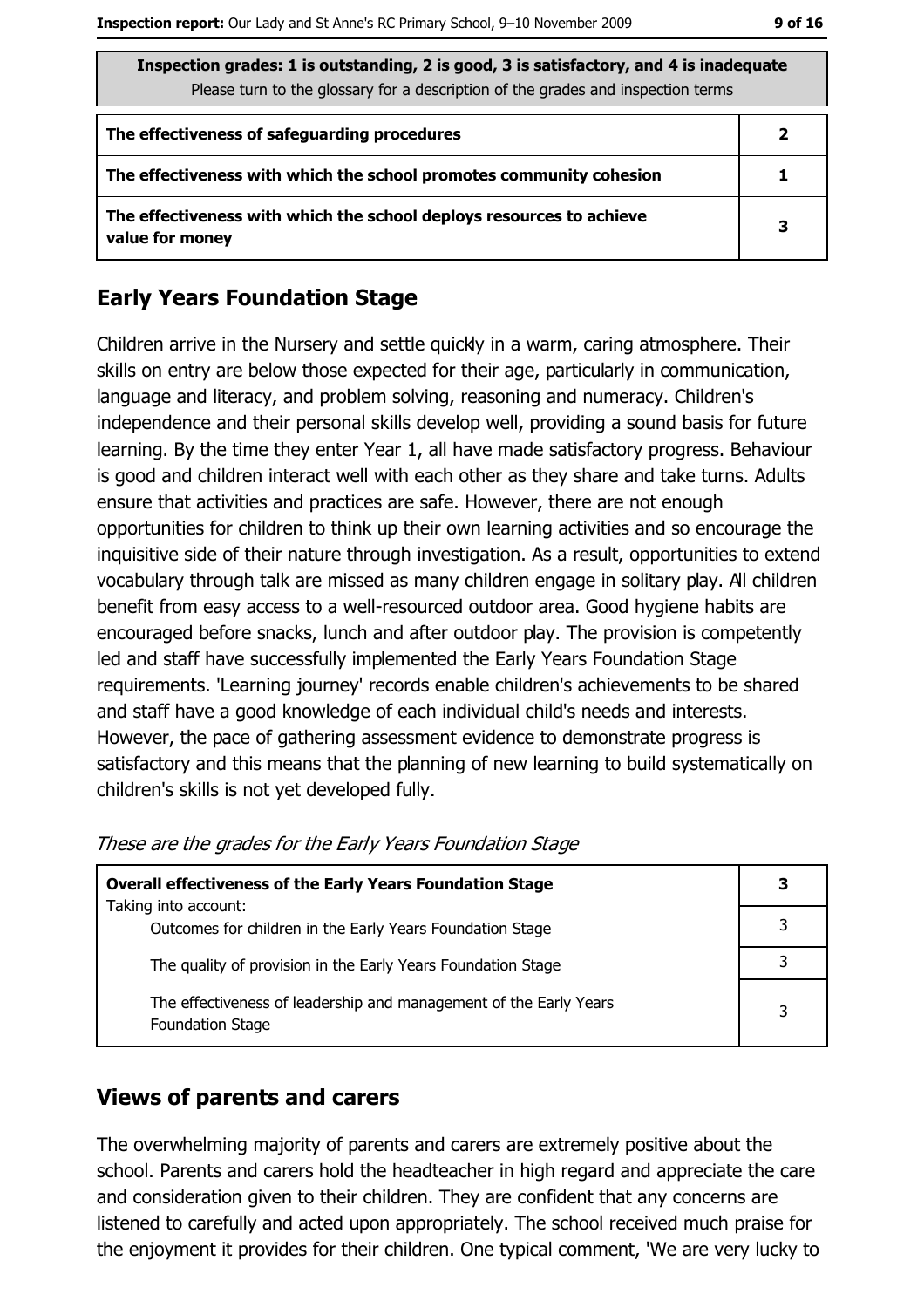have a school which is so caring and supportive,' sums up their views. Parents and carers might find it helpful to know that there were no serious issues in the very small numbers of concerns raised, but all were fully investigated.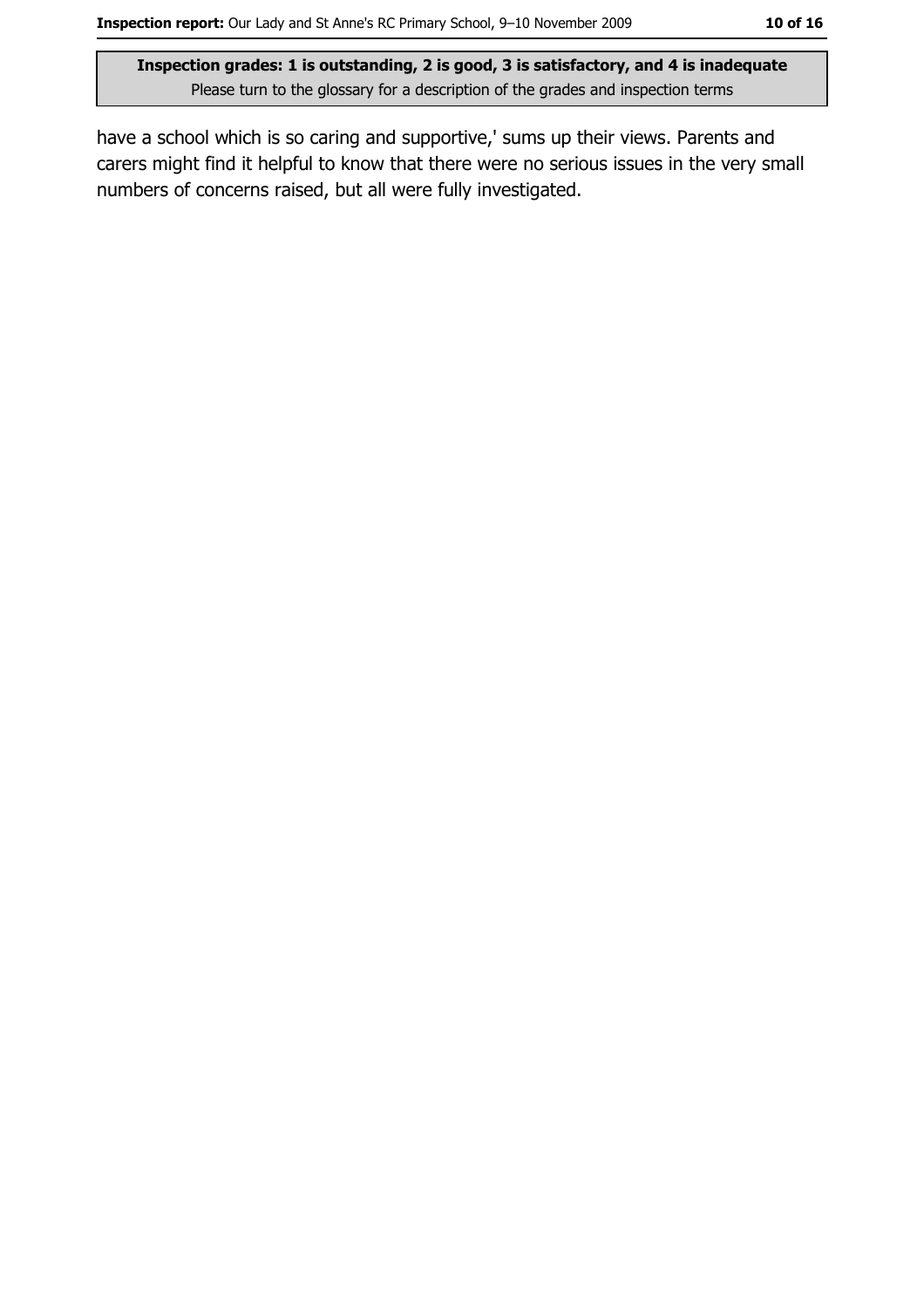#### Responses from parents and carers to Ofsted's questionnaire

Ofsted invited all the registered parents and carers of pupils registered at Our Lady and St Anne's RC Primary School to complete a questionnaire about their views of the school.

In the questionnaire, parents and carers were asked to record how strongly they agreed with 13 statements about the school.

The inspection team received 54 completed questionnaires by the end of the on-site inspection. In total, there are 203 pupils registered at the school.

| <b>Statements</b>                                                                                                                                                                                                                                       | <b>Strongly</b><br><b>Agree</b> |               |              | <b>Agree</b>  |                | <b>Disagree</b> |              | <b>Strongly</b><br>disagree |
|---------------------------------------------------------------------------------------------------------------------------------------------------------------------------------------------------------------------------------------------------------|---------------------------------|---------------|--------------|---------------|----------------|-----------------|--------------|-----------------------------|
|                                                                                                                                                                                                                                                         | <b>Total</b>                    | $\frac{0}{0}$ | <b>Total</b> | $\frac{0}{0}$ | <b>Total</b>   | $\frac{0}{0}$   | <b>Total</b> | $\frac{0}{0}$               |
| My child enjoys school                                                                                                                                                                                                                                  | 36                              | 67            | 16           | 30            | $\overline{2}$ | 4               | $\mathbf{0}$ | 0                           |
| The school keeps my child<br>safe                                                                                                                                                                                                                       | 37                              | 69            | 16           | 30            | $\mathbf 0$    | 0               | 1            | $\overline{2}$              |
| The school informs me<br>about my child's progress                                                                                                                                                                                                      | 31                              | 57            | 23           | 43            | 0              | 0               | 0            | 0                           |
| My child is making enough<br>progress at this school                                                                                                                                                                                                    | 34                              | 63            | 18           | 33            | $\overline{2}$ | 4               | 0            | 0                           |
| The teaching is good at this<br>school                                                                                                                                                                                                                  | 38                              | 70            | 14           | 26            | $\mathbf 0$    | 0               | 0            | 0                           |
| The school helps me to<br>support my child's learning                                                                                                                                                                                                   | 34                              | 63            | 19           | 35            | $\mathbf{1}$   | $\overline{2}$  | 0            | 0                           |
| The school helps my child to<br>have a healthy lifestyle                                                                                                                                                                                                | 36                              | 67            | 18           | 33            | $\mathbf 0$    | 0               | 0            | 0                           |
| The school makes sure that<br>my child is well prepared for<br>the future (for example<br>changing year group,<br>changing school, and for<br>children who are finishing<br>school, entering further or<br>higher education, or<br>entering employment) | 34                              | 63            | 16           | 30            | 3              | 6               | $\mathbf 0$  | 0                           |
| The school meets my child's<br>particular needs                                                                                                                                                                                                         | 31                              | 57            | 20           | 37            | $\overline{2}$ | 4               | 0            | 0                           |
| The school deals effectively<br>with unacceptable behaviour                                                                                                                                                                                             | 31                              | 57            | 17           | 31            | 4              | $\overline{7}$  | 0            | 0                           |
| The school takes account of<br>my suggestions and<br>concerns                                                                                                                                                                                           | 29                              | 54            | 22           | 41            | $\mathbf 0$    | 0               | $\mathbf{1}$ | $\overline{2}$              |
| The school is led and<br>managed effectively                                                                                                                                                                                                            | 37                              | 69            | 14           | 26            | $\mathbf 0$    | 0               | 0            | $\mathbf 0$                 |
| Overall, I am happy with my<br>child's experience at this<br>school                                                                                                                                                                                     | 41                              | 76            | 12           | 22            | $\pmb{0}$      | 0               | $\mathbf{1}$ | $\overline{2}$              |

The table above summarises the responses that parents and carers made to each statement. The percentages indicate the proportion of parents and carers giving that response out of the total number of completed questionnaires. Where one or more parents and carers chose not to answer a particular question, the percentages will not add up to 100%.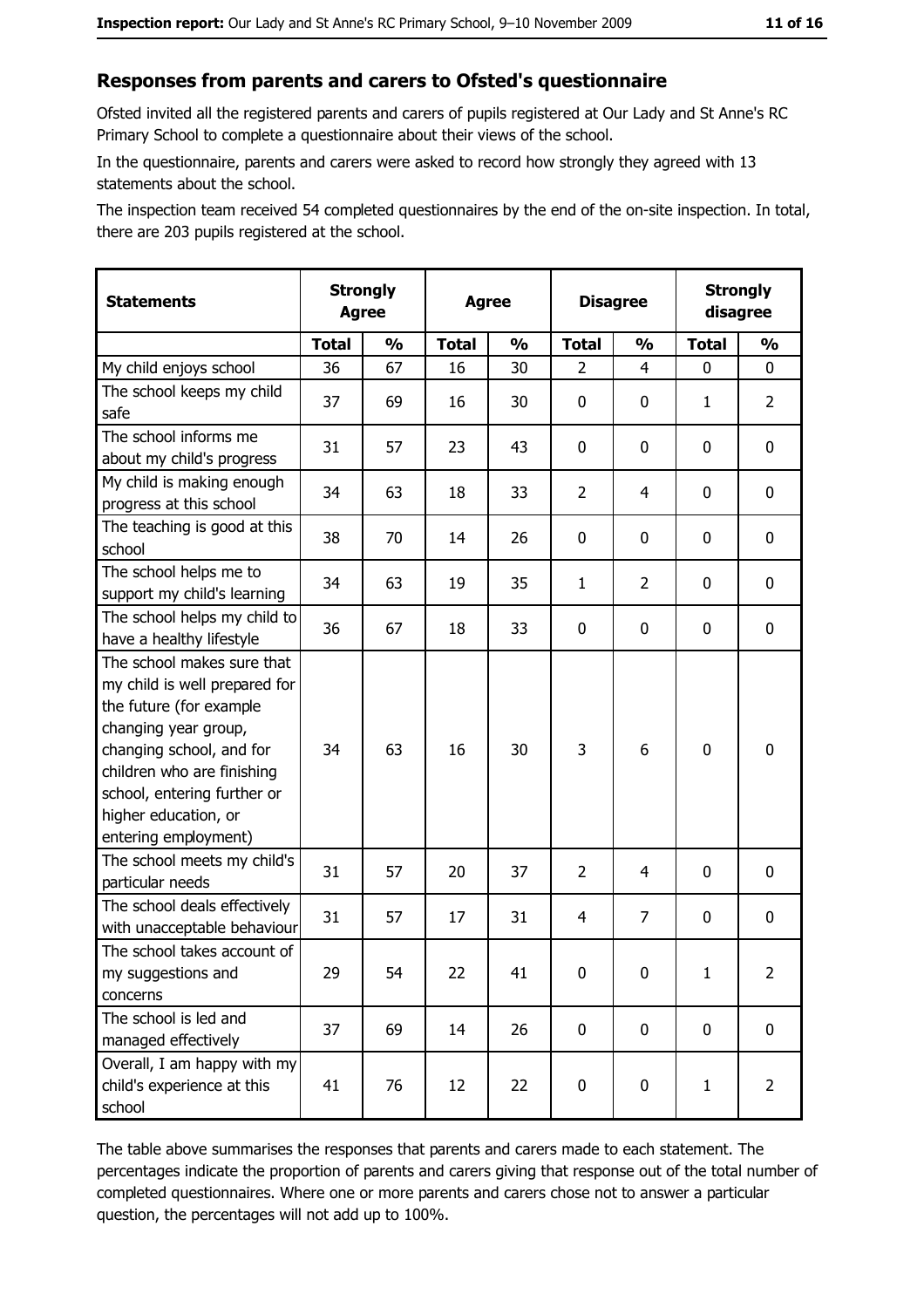## Glossary

| <b>Grade</b> | <b>Judgement</b> | <b>Description</b>                                                                                                                                                                                                               |  |
|--------------|------------------|----------------------------------------------------------------------------------------------------------------------------------------------------------------------------------------------------------------------------------|--|
| Grade 1      | Outstanding      | These features are highly effective. An oustanding<br>school provides exceptionally well for its pupils' needs.                                                                                                                  |  |
| Grade 2      | Good             | These are very positive features of a school. A school<br>that is good is serving its pupils well.                                                                                                                               |  |
| Grade 3      | Satisfactory     | These features are of reasonable quality. A satisfactory<br>school is providing adequately for its pupils.                                                                                                                       |  |
| Grade 4      | Inadequate       | These features are not of an acceptable standard. An<br>inadequate school needs to make significant<br>improvement in order to meet the needs of its pupils.<br>Ofsted inspectors will make further visits until it<br>improves. |  |

## What inspection judgements mean

#### Overall effectiveness of schools inspected between September 2007 and July 2008

|                       | Overall effectiveness judgement (percentage of<br>schools) |      |                     |                   |  |
|-----------------------|------------------------------------------------------------|------|---------------------|-------------------|--|
| <b>Type of school</b> | Outstanding                                                | Good | <b>Satisfactory</b> | <b>Inadequate</b> |  |
| Nursery schools       | 39                                                         | 58   | 3                   | 0                 |  |
| Primary schools       | 13                                                         | 50   | 33                  | 4                 |  |
| Secondary schools     | 17                                                         | 40   | 34                  | 9                 |  |
| Sixth forms           | 18                                                         | 43   | 37                  | $\overline{2}$    |  |
| Special schools       | 26                                                         | 54   | 18                  | $\overline{2}$    |  |
| Pupil referral units  | 7                                                          | 55   | 30                  | 7                 |  |
| All schools           | 15                                                         | 49   | 32                  | 5                 |  |

New school inspection arrangements were introduced on 1 September 2009. This means that inspectors now make some additional judgements that were not made previously.

The data in the table above were reported in The Annual Report of Her Majesty's Chief Inspector of Education, Children's Services and Skills 2007/08.

Percentages are rounded and do not always add exactly to 100. Secondary school figures include those that have sixth forms, and sixth form figures include only the data specifically for sixth form inspection judgements.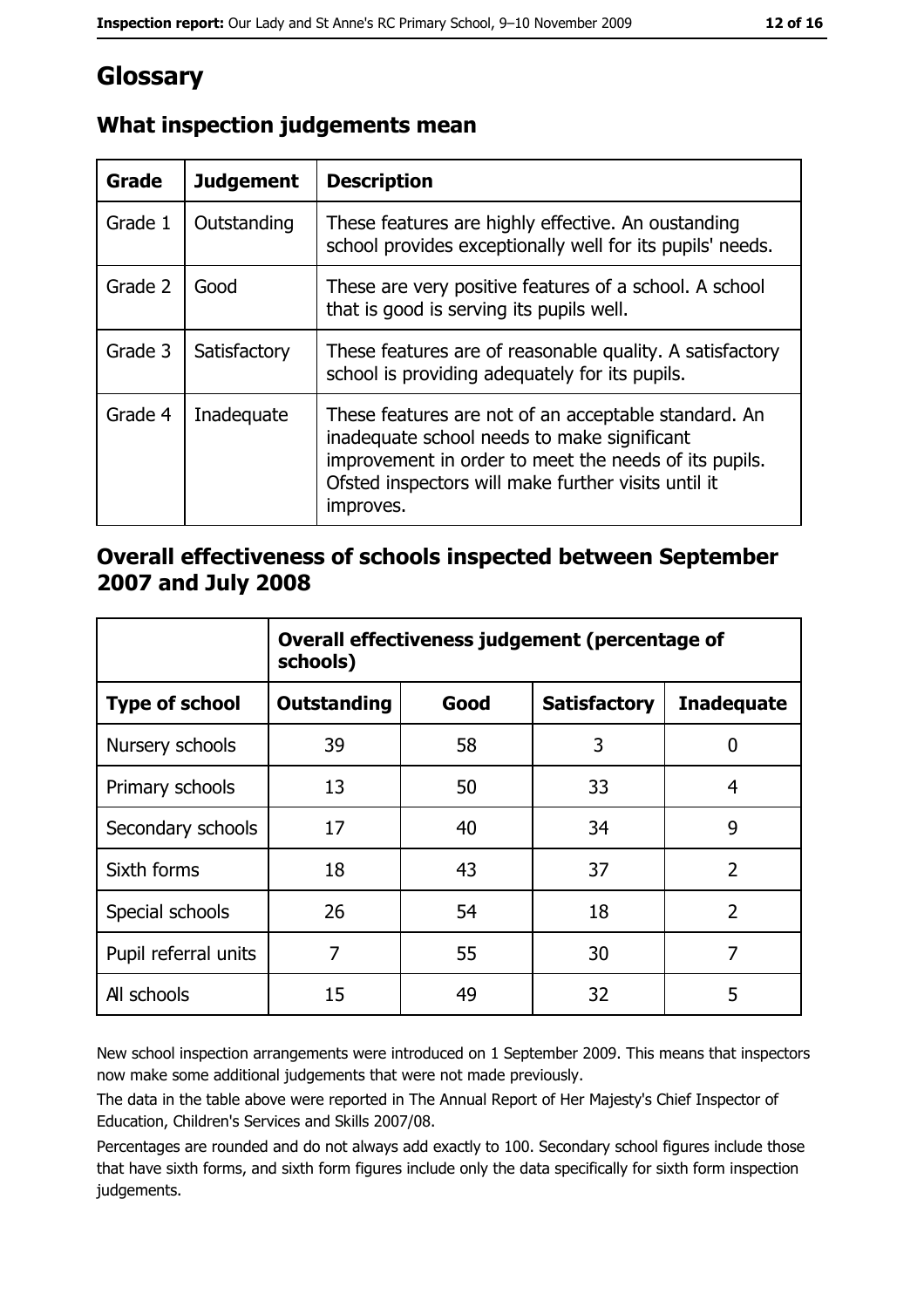# **Common terminology used by inspectors**

| Achievement:                  | the progress and success of a pupil in<br>their learning, development or training.                                                                                                                                                                                                                           |
|-------------------------------|--------------------------------------------------------------------------------------------------------------------------------------------------------------------------------------------------------------------------------------------------------------------------------------------------------------|
| Attainment:                   | the standard of the pupils' work shown by<br>test and examination results and in<br>lessons.                                                                                                                                                                                                                 |
| Capacity to improve:          | the proven ability of the school to<br>continue improving. Inspectors base this<br>judgement on what the school has<br>accomplished so far and on the quality of<br>its systems to maintain improvement.                                                                                                     |
| Leadership and management:    | the contribution of all the staff with<br>responsibilities, not just the headteacher,<br>to identifying priorities, directing and<br>motivating staff and running the school.                                                                                                                                |
| Learning:                     | how well pupils acquire knowledge,<br>develop their understanding, learn and<br>practise skills and are developing their<br>competence as learners.                                                                                                                                                          |
| <b>Overall effectiveness:</b> | inspectors form a judgement on a school's<br>overall effectiveness based on the findings<br>from their inspection of the school. The<br>following judgements, in particular,<br>influence what the overall effectiveness<br>judgement will be.                                                               |
|                               | The school's capacity for sustained<br>improvement.<br>Outcomes for individuals and groups<br>of pupils.<br>The quality of teaching.<br>The extent to which the curriculum<br>meets pupil's needs, including where<br>relevant, through partnerships.<br>The effectiveness of care, guidance<br>and support. |
| Progress:                     | the rate at which pupils are learning in<br>lessons and over longer periods of time. It<br>is often measured by comparing the<br>pupils' attainment at the end of a key<br>stage with their attainment when they<br>started.                                                                                 |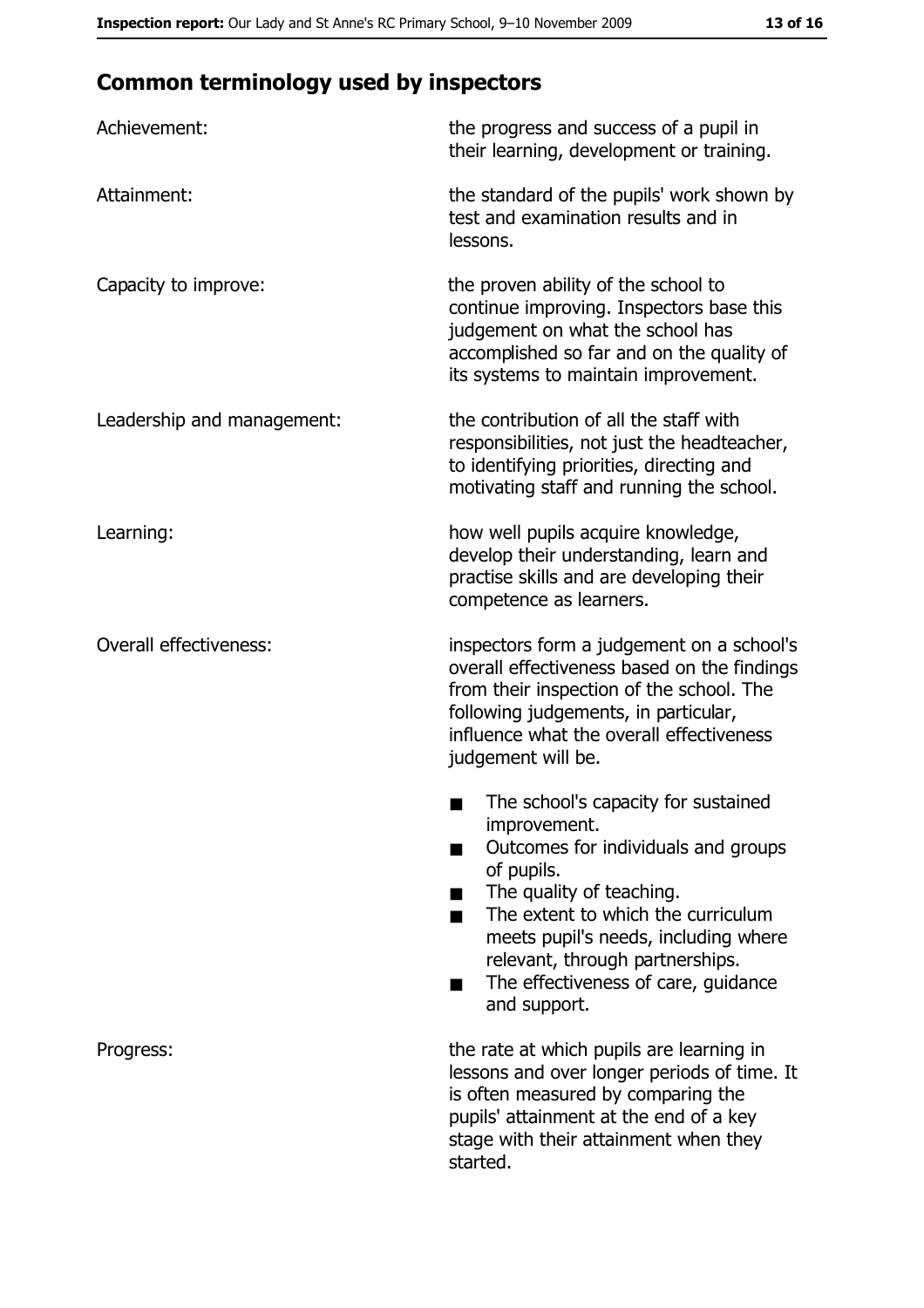This letter is provided for the school, parents and carers to share with their children. It describes Ofsted's main findings from the inspection of their school.



#### 11 November 2009

Dear Pupils

Inspection of Our Lady and St Anne's RC Primary School, Newcastle-upon-Tyne, NE4 6F<sub>B</sub>

Thank you for the lovely welcome you gave the inspectors when we visited your school recently. We did enjoy talking to many of you and particularly liked the way in which you care for each other and for your school. We were really pleased to see how well you all get on together, especially the way in which you try to think of others and help them in whatever way you can, through prayers, through raising money and giving of your time to visit and sing to others in your community. We thought your behaviour was good and you obviously enjoy all of the wonderful experiences your school provides for you, your visits to the museums and the art galleries, and all of the exciting authors and artists who visit you to help you learn new skills. The adults who care for you make sure that you are well looked after and we know that you feel really safe in school.

Your teachers plan lots of things for you to do but we have asked your school to help you understand your lessons more clearly and have even more fun. I have asked your headteacher and teachers to concentrate on these things in particular:

- Plan exciting and problem-solving activities for children in Nursery and Reception  $\blacksquare$ classes to do together so that they can improve their language, reading and writing, and their number work, at a faster rate.
- For Key Stage 1 pupils to progress faster in writing and mathematics and achieve  $\blacksquare$ higher standards, I have asked teachers to make sure that your tasks match exactly what you need to learn in an exciting and challenging way.
- To make sure that teaching in all lessons is good by teachers using information  $\blacksquare$ about what you can do to plan for your different abilities. We feel some of you need bigger challenges to help you towards your next steps in learning by using individual targets more effectively. I have also asked that teachers make learning more fun by giving you lots of opportunities to investigate, enguire and be creative so that you have lots of practical things to do.

I'm sure that you will be able to think of more ways to help your school become even better than it is now.

Best wishes for the future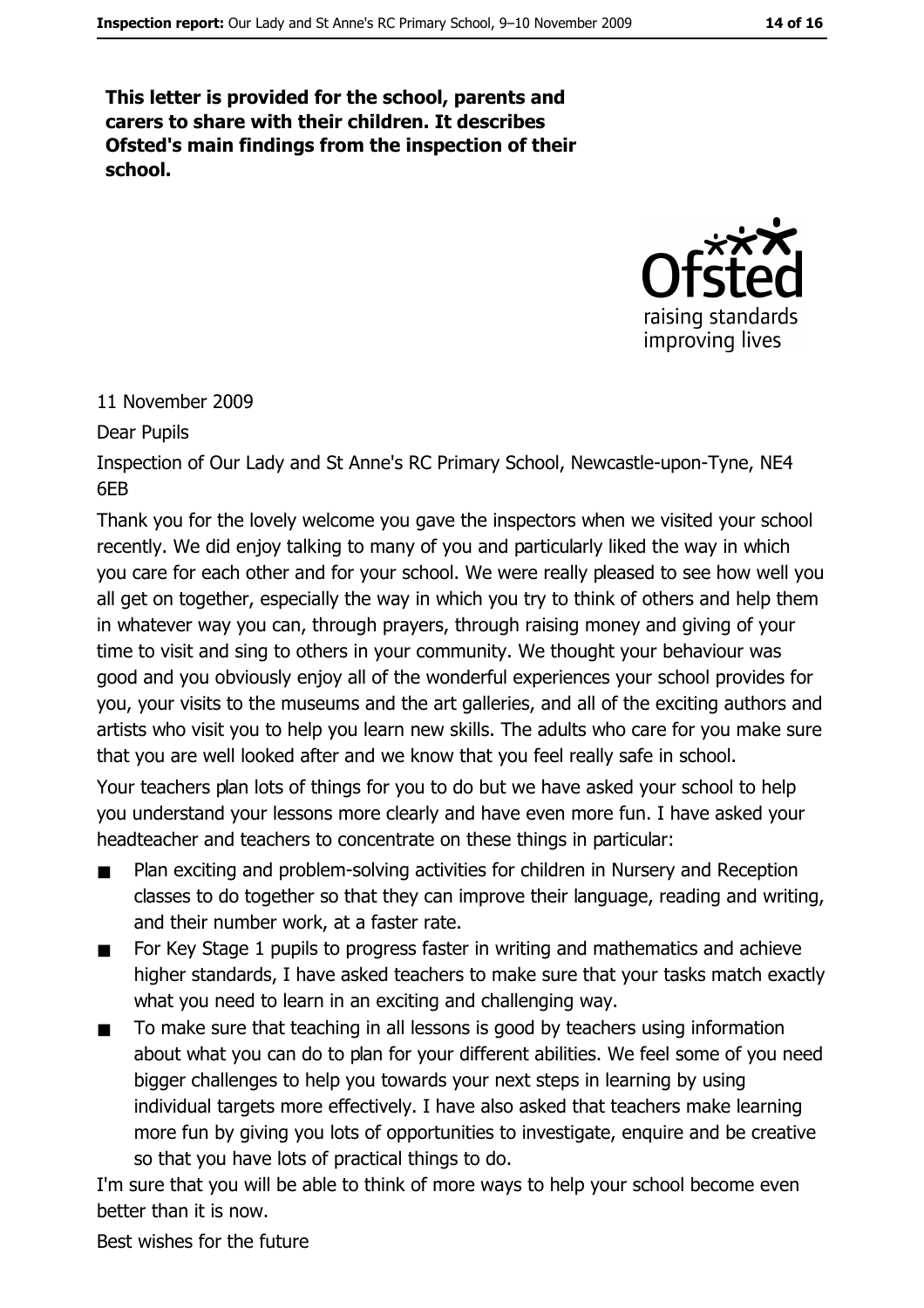Yours sincerely Mrs Kate Pringle Lead Inspector